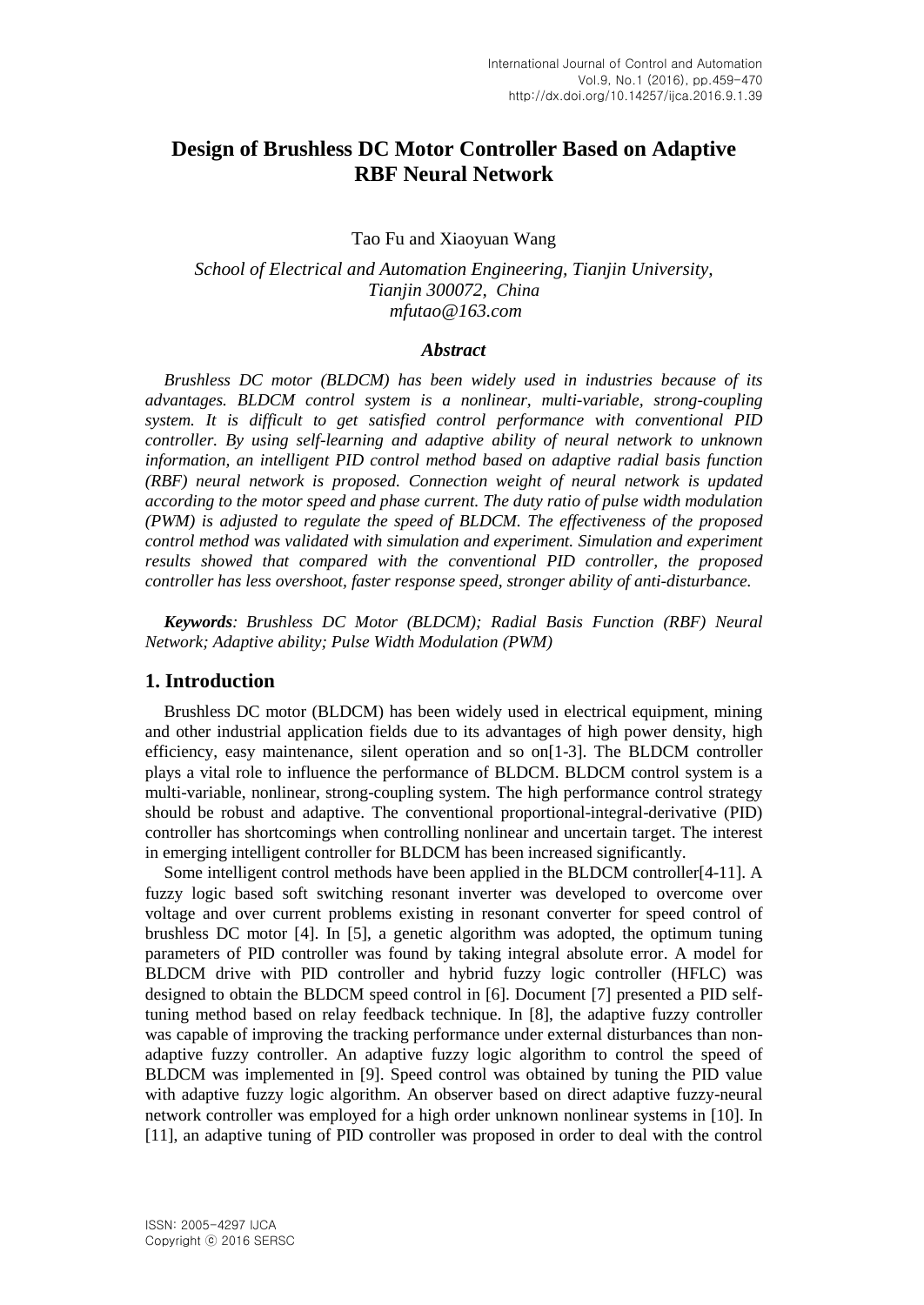problem for a class of uncertain chaotic systems. Although previous researches presented robust in motor control, the controllers were complex and difficult to implement.

Neural network is suitable for the control of nonlinear systems. A special network structure is obtained with the radial basis function (RBF) neural network. It has remarkable advantages over other type neural networks. The advantages include better approximation capability, simpler network structure and faster learning speed [12-14]. RBF neural network controller has good application prospect in controlling area of nonlinear and uncertain targets. RBF neural network has been widely applied in different scientific areas such as pattern recognition, optimization and motor driver [15-18].

In order to obtain control schemes that have good dynamic responses, a PID control method based on adaptive RBF neural network is proposed in this paper. RBF neural network and the PID control method are combined. RBF Neural network PID controller was adopted to tune PID parameters in BLDCM control system. Thereby an adaptive PID controller with more stability and stronger ability is constructed. The proposed controller can meet the requirements of stability, rapidity, accuracy and robustness in BLDCM drivers.

## **2. PID Controller Design Based on RBF Neural Network**

### **2.1. Adaptive RBF Neural Network Model**

The neural network is a kind of intelligent control algorithm. It is known for its strong capacity of self-learning, self-adapting and self-organization. RBF neural network was first proposed by J. Moody and C. Darken [19]. It is a kind of feed-forward neural network with good performance. The neural network has not only global approximation ability but also the better approximation property [20].

RBF network is a feed-forward network with three layers. It consists of input layer, hidden layer, and output layer. The nodes within each layer connect to the forward layer. The input nodes are connected to the hidden layer neurons directly. The mapping from input layer to hidden layer is nonlinear while the mapping from hidden layer to output layer is linear. Output of neural network can be changed by adjusting the weight coefficient to accelerate the learning speed and avoid local minimum problem. The structure of multi-input and single-output RBF neural network is shown as Figure 1.



**Figure 1. The Structure of RBF Neural Network** 

The input vector of input layer in RBF neural network can be expressed as  $\mathbf{X} = [x_1, x_2, \dots, x_n]^T$  . Radial basis vector of hidden layer can be expressed  $\mathbf{H} = [h_1, h_2, \dots, h_n]^T$ .  $h_i$  is radial basis function. Different algorithms can be chosen in Radial basis function in its application. Gauss function is selected in this paper, namely the equation,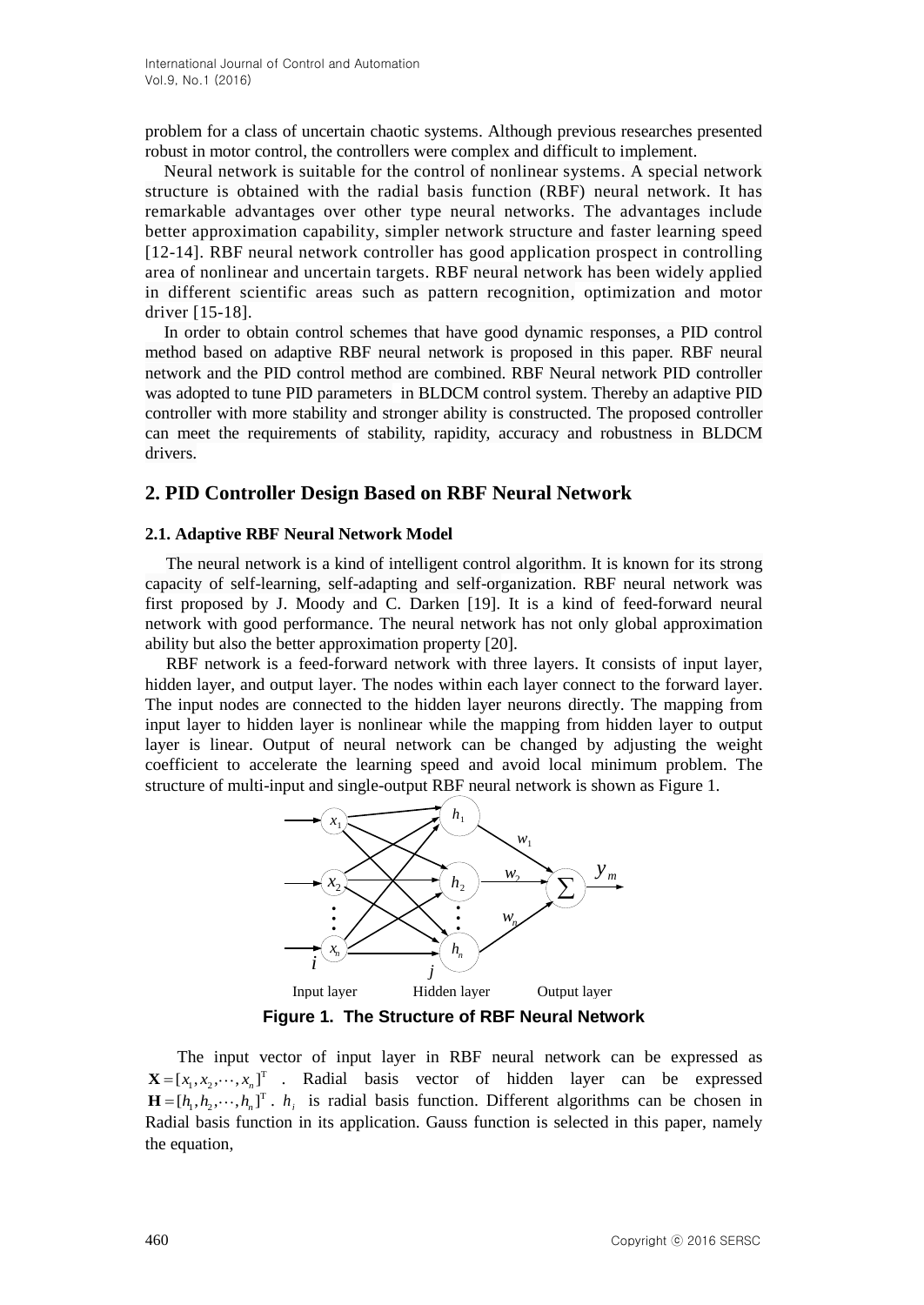$$
h_j = \exp(-\frac{\|\mathbf{X} - c_j^2\|}{2b_j^2}), j = 1, 2, \cdots n
$$
 (1)

Where  $c_j$  is the center vector of *j* node,  $j = 1, 2, \dots m$ .  $b_j$  is the base-width parameter of the hidden layer, it is larger than zero. Gaussian transfer function is used for the hidden neurons. The weight from input layer to hidden layer is 1. The weight vector from hidden layer to output layer is  $W = [w_1, w_2, \dots, w_m]^T$ .

The output of the identification network is

$$
y_m = \sum_{j=1}^m w_j h_j \tag{2}
$$

To realize the RBF network automatic adjustment of weight, center vector and basewidth, performance index of identifier network is

$$
J = \frac{1}{2} (y(k) - y_m(k))^2
$$
 (3)

Node center, output weights and node base-width parameters are calculated

according to the gradient descent method, they are shown as the follows:  
\n
$$
\Delta w_j(k) = \eta(y(k) - y_m(k))h_j
$$
\n
$$
w_j(k) = w_j(k-1) + \Delta w_j(k) + \alpha(w_j(k-1) - w_j(k-2))
$$
\n
$$
\Delta b_j(k) = \eta(y(k) - y_m(k))w_jh_j \frac{\|\mathbf{X} - c_j\|^2}{b_j^3}
$$
\n
$$
b_j(k) = b_j(k-1) + \Delta b_j(k) + \alpha(b_j(k-1) - b_j(k-2))
$$
\n
$$
\Delta c_j(k) = \eta(y(k) - y_m(k))w_j \frac{x_j - c_{ji}}{b_j^2}
$$
\n
$$
c_{ji}(k) = c_{ji}(k-1) + \Delta \eta c_{ji}(k) + \alpha(c_{ji}(k-1) - c_{ji}(k-2))
$$
\n(4)

Where  $i = 1, 2, 3$ ,  $\eta$  is the learning rate,  $\alpha$  is inertial coefficient.

There is a high accuracy and an acceptable speed of computation in the approximating characteristics of the RBF network. However, the relatively small number of nodes in the RBF hidden layer normally has a low accuracy, and hence one may not be able to minimize the root-mean-square error of function. So the adaptive RBF network is proposed. The structure of adaptive RBF Neural Network is shown as Figure 2.

*J* is the root-mean-square error function,  $J^d$  is the maximum value of *J*. The block *P* refers to the process of getting the function. The block  $\langle ? \rangle$  is the process of comparing  $J$  with  $J^d$  to make the following decisions.

(1) If  $J > J<sup>d</sup>$ , then  $n = n + 1$ . The number of nodes in the hidden layer increased.

(2) If  $J > J^d$  and  $T = 0$ , then  $T = T + 1$  and  $n = n + 1$ . The initial state of the counter is  $T = 0$ and the number of nodes in the hidden layer increased.

(3) If  $J < J<sup>d</sup>$  and  $T > 0$ , then  $n = n + 1$ . The number of nodes in the hidden layer is reduced. And the adaptive process of RBF neural network is completed.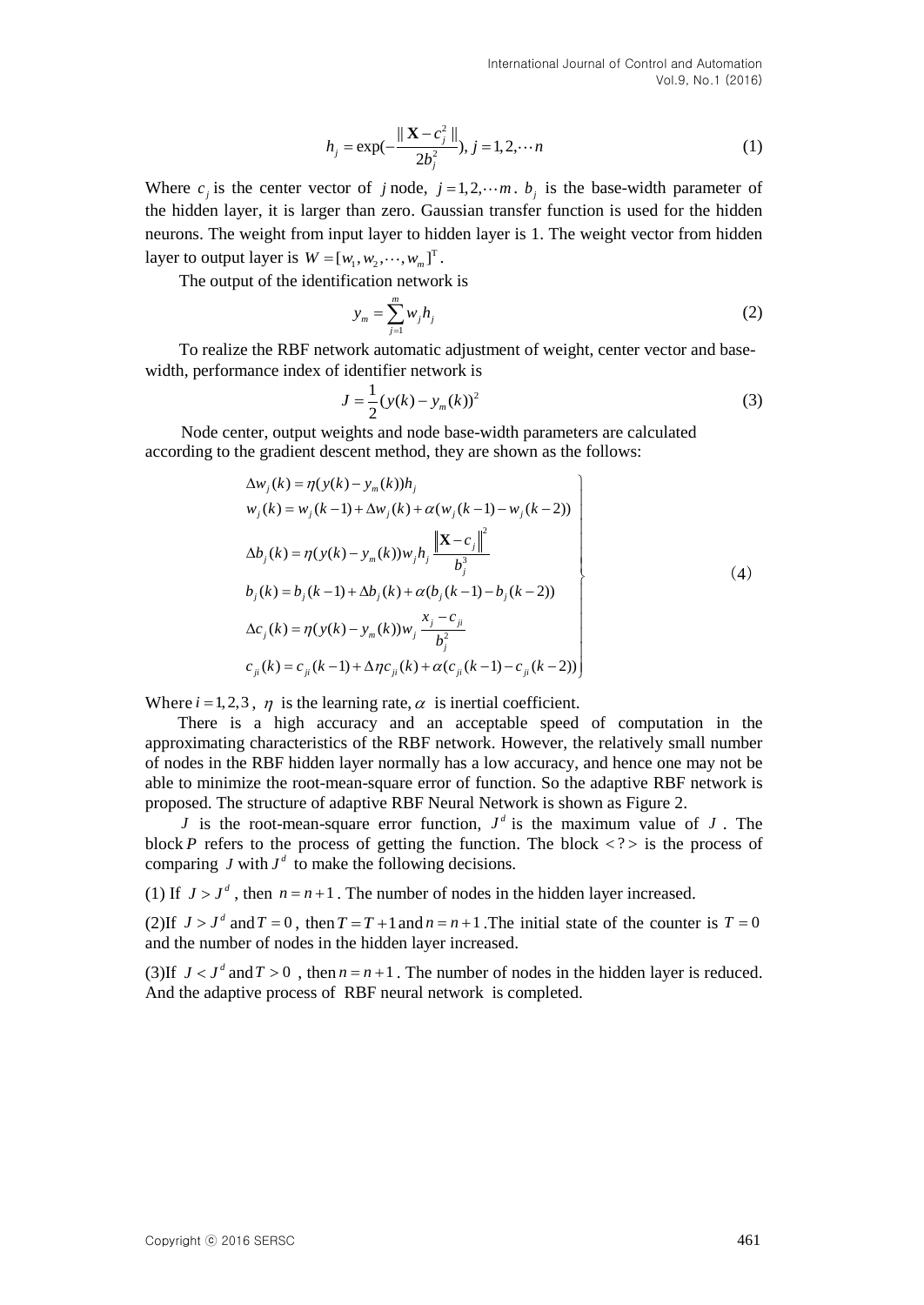

**Figure 2. The Structure of Adaptive RBF Neural Network**

Consequently, the number of nodes in the hidden layer is dependent on the error function. It can vary from a specific minimum to a maximum. As the network with adaptive structure is always designed to satisfy a specific accuracy, such algorithm is commonly employed to in neural network.

## **2.2. Adaptive RBF Neural Network PID Tuning Principle**

According to the introduction of the above adaptive RBF neural network, tuning principle based on adaptive RBF neural network PID is shown as Figure 3.





Set  $r$  as the system input,  $y$  as the system output,  $u$  as the controller output. The control error is :

$$
e(k) = r(k) - y(k)
$$
\nThe incremental PID controller is adopted in this paper. PID parameters are:\n
$$
x_c(1) = e(k) - e(k-1)
$$
\n
$$
x_c(2) = e(k)
$$
\n
$$
x_c(3) = e(k) - 2e(k-1) + e(k-2)
$$
\n(6)

Where  $x_c$  (1) is the proportional term,  $x_c$  (2) is the integral term,  $x_c$  (3) is the differential term.

Neural network tuning index is: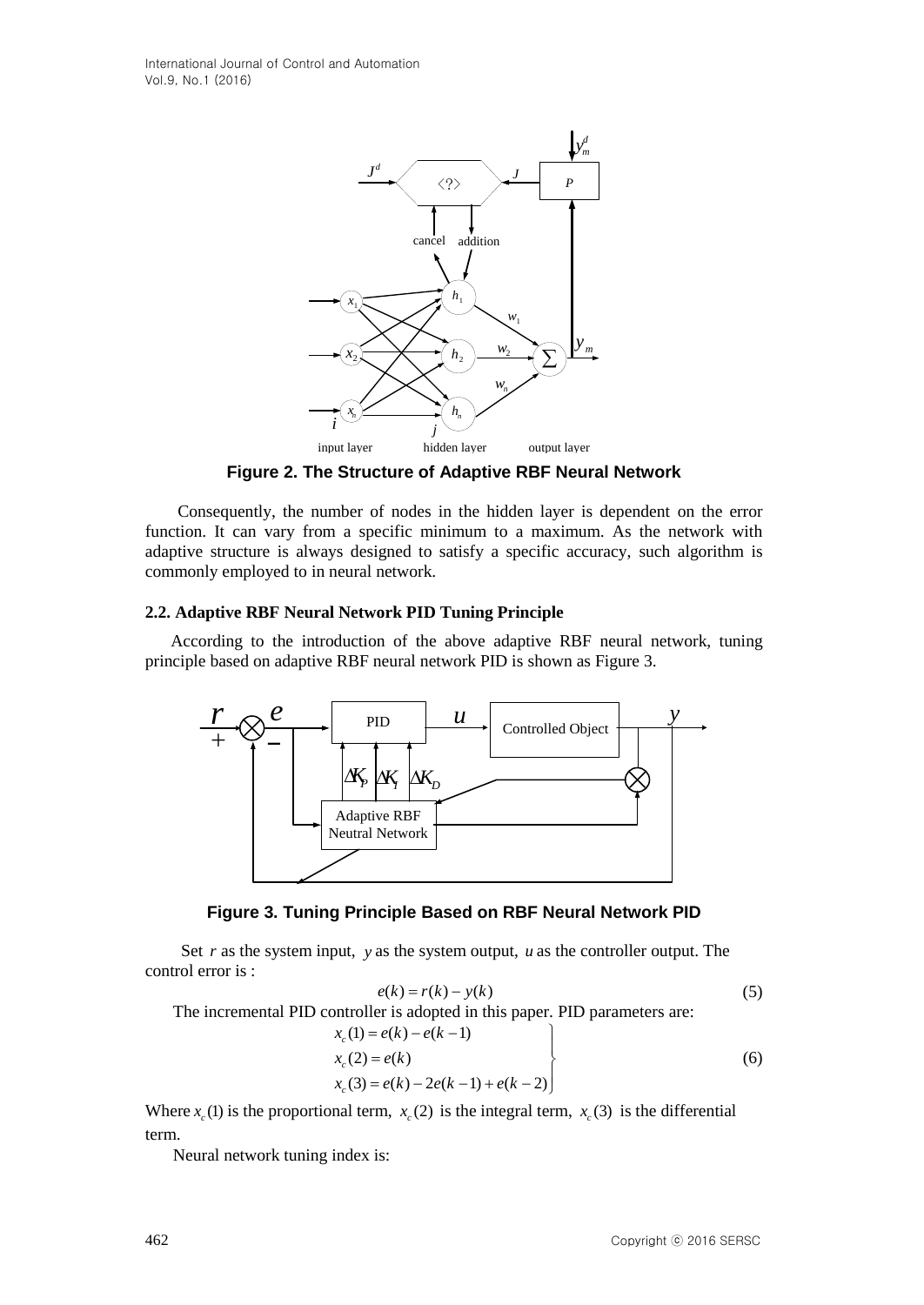$$
E(k) = \frac{1}{2}e(k)^2\tag{7}
$$

PID control algorithm is

rithm is  

$$
u(k) = u(k-1) + K_p x_c(1) + K_l x_c(2) + K_p x_c(3)
$$
(8)

The parameter  $K_p$ ,  $K_1$ ,  $K_p$  can be adjusted with the gradient descent method. The calculation process is as follows:

is as follows:  
\n
$$
\Delta K_{P} = -\eta \frac{\partial E}{\partial K_{P}} = -\eta \frac{\partial E}{\partial y} \frac{\partial y}{\partial \Delta u} \frac{\partial \Delta u}{\partial K_{P}} = \eta e(k) \frac{\partial y}{\partial \Delta u} x_{c}(1)
$$
\n
$$
\Delta K_{I} = -\eta \frac{\partial E}{\partial K_{I}} = -\eta \frac{\partial E}{\partial y} \frac{\partial y}{\partial \Delta u} \frac{\partial \Delta u}{\partial K_{I}} = \eta e(k) \frac{\partial y}{\partial \Delta u} x_{c}(2)
$$
\n
$$
\Delta K_{D} = -\eta \frac{\partial E}{\partial K_{D}} = -\eta \frac{\partial E}{\partial y} \frac{\partial y}{\partial \Delta u} \frac{\partial \Delta u}{\partial K_{D}} = \eta e(k) \frac{\partial y}{\partial \Delta u} x_{c}(3)
$$
\n(9)

Where  $\frac{\partial}{\partial x}$  $\partial \Delta$ *y u* is the Jacobian information of the controlled object. It can be obtained by identification of the neural network.

## **3. Design of BLDCM Controller Based on Adaptive RBF Neural Network**

#### **3.1. Mathematical Model of BLDCM**

The typical BLDCM system and the other related equations for obtaining the mathematical model is taken from [18]. The typical mathematical model of BLDCM is described in the following equations:<br>  $\begin{bmatrix} u_a \end{bmatrix} \begin{bmatrix} R & 0 & 0 \end{bmatrix} \begin{bmatrix} i_a \end{bmatrix} \begin{bmatrix} L-M & 0 & 0 \end{bmatrix}$ 

From owing equations:

\n
$$
\begin{bmatrix}\nu_a \\ u_b \\ u_c \end{bmatrix} = \begin{bmatrix}\nR & 0 & 0 \\
0 & R & 0 \\
0 & 0 & R\n\end{bmatrix} \begin{bmatrix}\ni_a \\ i_b \\ i_c \end{bmatrix} + \begin{bmatrix}\nL - M & 0 & 0 \\
0 & L - M & 0 \\
0 & 0 & L - M\n\end{bmatrix} \frac{d}{dt} \begin{bmatrix}\ni_a \\ i_b \\ i_c \end{bmatrix} + \begin{bmatrix}\ne_a \\ e_b \\ e_c \end{bmatrix}
$$
\n(10)

Where  $R$  is the stator resistance.  $L$  and  $M$  is self-inductance and mutual inductance.  $u_a$ ,  $u_b$ ,  $u_c$  is the phase voltage.  $i_a$ ,  $i_b$ ,  $i_c$  is phase current.  $e_a$ ,  $e_b$ ,  $e_c$  is back EMF.

The electromagnetic torque developed by the motor can be expressed as,

$$
T_e = e_a i_a + e_b i_b + e_c i_c / \omega \tag{11}
$$

Where  $T_e$  is the electromagnetic torque of motor.  $\omega$  is the rotor velocity in radians per second.

Electromagnetic torque is utilized to overcome the opposing torque of the load. The torque balance equation is expressed as,

$$
T_e = T_L + J \frac{d\omega}{dt} + B\omega \tag{12}
$$

Where  $T_L$  is the load torque. *J* is the inertia. *B* is the friction constant of the motor.

#### **3.2. Design of BLDCM Controller Based on Adaptive RBF Neural Network**

The speed of BLDCM is accurately regulated by controlling PWM duty ratio D. Phase current and speed are input parameter of RBF neural network, duty ratio D is output parameter. The control parameters can be changed on-line. Neural network layers and number of neuron selection are designed according to the system requirements. The network weight vector is revised by the neural network. The accurate duty ratio D can be obtained according to the operation state of the system. Structure of BLDCM controller based on adaptive RBF neural network is shown in Figure 4. The double closed loop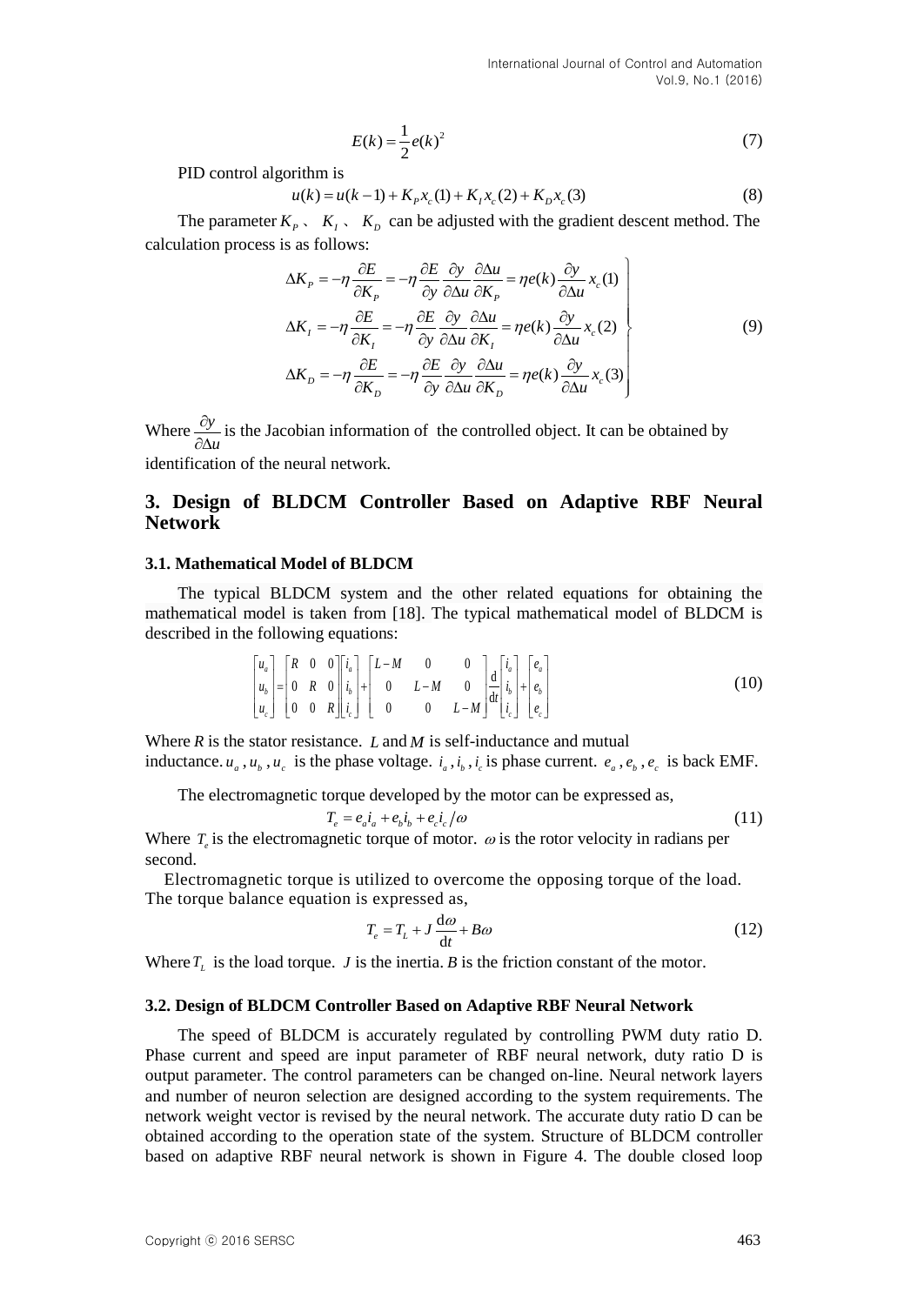control is adopted in system. The inner loop and outer loop is current loop and speed loop respectively.



**Figure 4. BLDCM Controller Based on Adaptive RBF Neural Network**

The calculation flow of the proposed BLDCM controller is as follows:

- (1) Initialize the parameters of RBF neural network according to the initialization process. Set the connection weight to a random number between [-0.5, 0.5]. Set the threshold value of duty ratio D is [0, 1], the duty ratio error threshold is 0.02.
- (2) Start the system, sample the phase current and motor speed.
- (3) Send the sampled phase current  $i_a$ ,  $i_b$ ,  $i_c$  and speed *n* to RBF neural network. Correct the network weight vector in real time according to the operation state of the motor.
- (4) In accordance with the phase current, speed and output D of neural network, PWM duty ratio D is regulated in real time to regulate the motor speed. Compare actual value of duty ratio D with threshold value. If error  $e_k$  is less or equal to error threshold value  $e_k^*$ , then speed control signal is outputted and the algorithm ends. Otherwise Return to step (1).

Input signals are sent to network during the whole control process. The weight vector of RBF neural network is updated in real-time until the output duty ratio D is ideal and the reference speed is achieved.

## **4. Simulation and Experiment Results**

## **4.1. Simulation Results and Analysis**

A simulation model of BLDCM controller was established with MATLAB to test performance of proposed control method. The simulation adopted conventional PID controller and adaptive RBF neural network PID controller respectively. The BLDCM parameters are given in Tab.1.

| Parameters                      | Value |
|---------------------------------|-------|
| Stator phase resistance R (ohm) | 0.5   |
| Stator phase inductance L (H)   | 0.01  |
| Voltage Constant (V/rpm)        | 0.16  |
| Torque Constant (N.m / A)       | 0.7   |
| Moment of Inertia (kg.m2/rad)   | 0.001 |
| Pole pairs                      |       |

**Table 1. BLDCM Parameters**

The simulation results of BLDCM speed response using conventional PID controller and the proposed RBF neural network PID controller is shown in Figure 5 and Figure 6 respectively. The reference speed was 3000 r/min in simulation. The load torque was  $2 N \cdot m$  at the beginning and changed to  $4 N \cdot m$  at 0.2 s.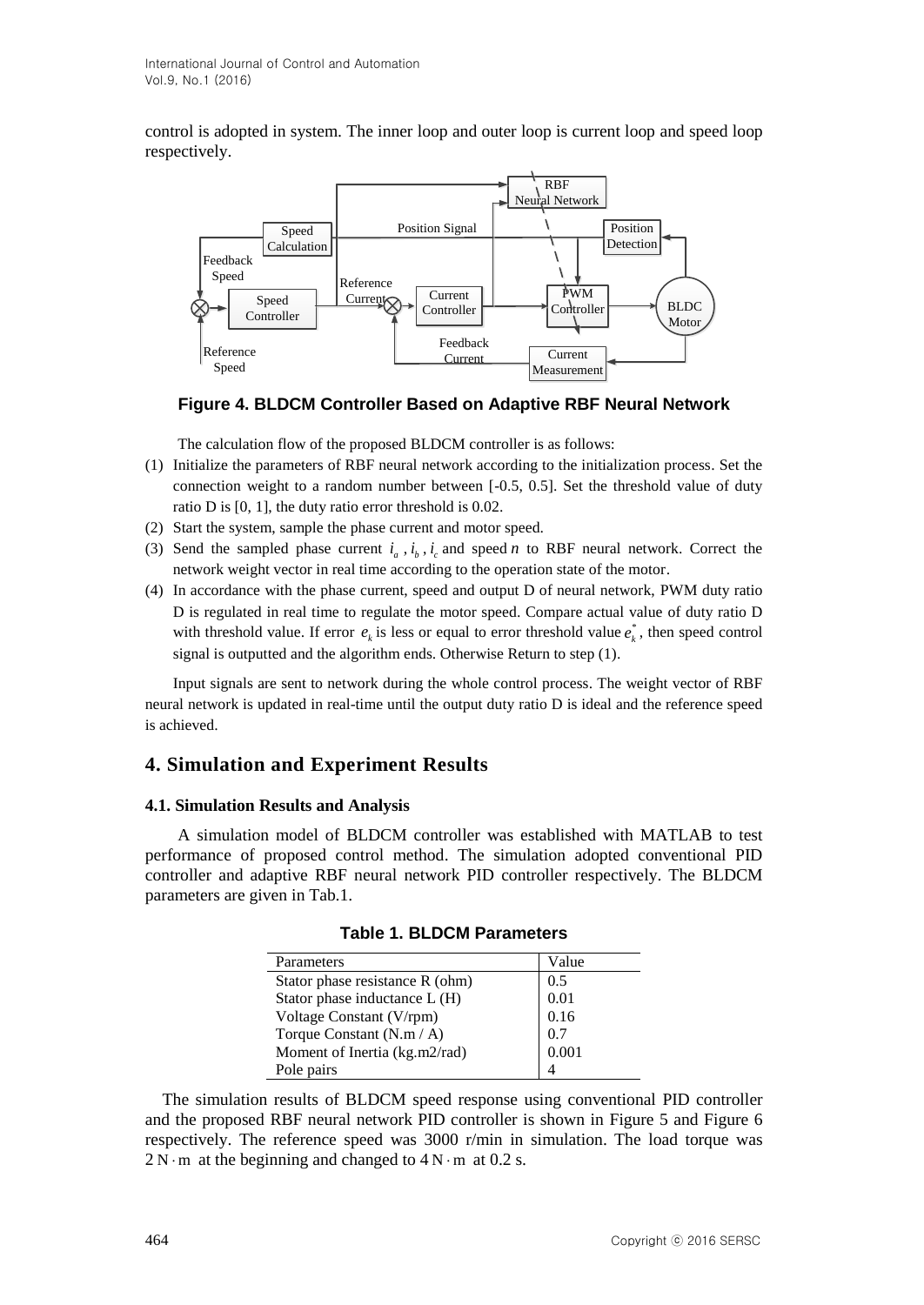Speed |





**Figure 5. Speed Response with Figure 6. Speed Response with Conventional Neural PID Controller RBF Network PID Controller**

![](_page_6_Figure_4.jpeg)

When using conventional PID controller, the reference speed was attained in 0.02s. The overshoot was about 8%. The adjustment time was 0.08s. The steady-state error was about 2r/min. When using RBF neural network PID controller, reference speed was reached in 0.02s. The overshoot was 2.5%. The adjustment time was 0.04s. The steadystate error was 2r/min. It can be seen that steady-state error and rising time is same for both controllers. There are superior in overshoot and adjustment time characteristics with the proposed controller in the drive system.

350

The simulation results were obtained when the load varies. The load of motor changed from  $2 \text{ N} \cdot \text{m}$  to  $4 \text{ N} \cdot \text{m}$  when the simulation time at 0.2s. The response under varying load conditions is shown in Figure 5 and Figure 6. If conventional PID controller is used, the speed was decreased 2.4%. The recovery time was about 0.04s. While the proposed controller is used, speed was decreased 1% and the recovery time was 0.02s. There are less undershoot and recovery time in proposed controller with the load changed. The proposed RBF neural network PID controller for the BLDCM was more superior than conventional PID controller in all aspects from the above results.

### **4.2. Experimental Results and Analysis**

The experiment was carried out to test performance of proposed control method. A BLDCM controller with DSP TMS320F28335 was established. The hardware structure of experiment is shown in Figure 7. All functions including data acquisition, processing and control are achieved by DSP. The circuits consist of power driver, inverter circuit, Hall signal circuit, current sampling and CAN communication circuit and so on. The real photo of control system is given in Figure 8.

The PC and BLDCM controller communicate each other with CAN bus. BLDCM controller can sample the speed, current by itself. The experimental data is transferred to the PC. The data is saved in PC and can be drawn as waveform. Waveform of current and PWM signals are shown in Figure 9.

![](_page_6_Figure_10.jpeg)

**Figure 7. Hardware Structure of BLDCM Controller**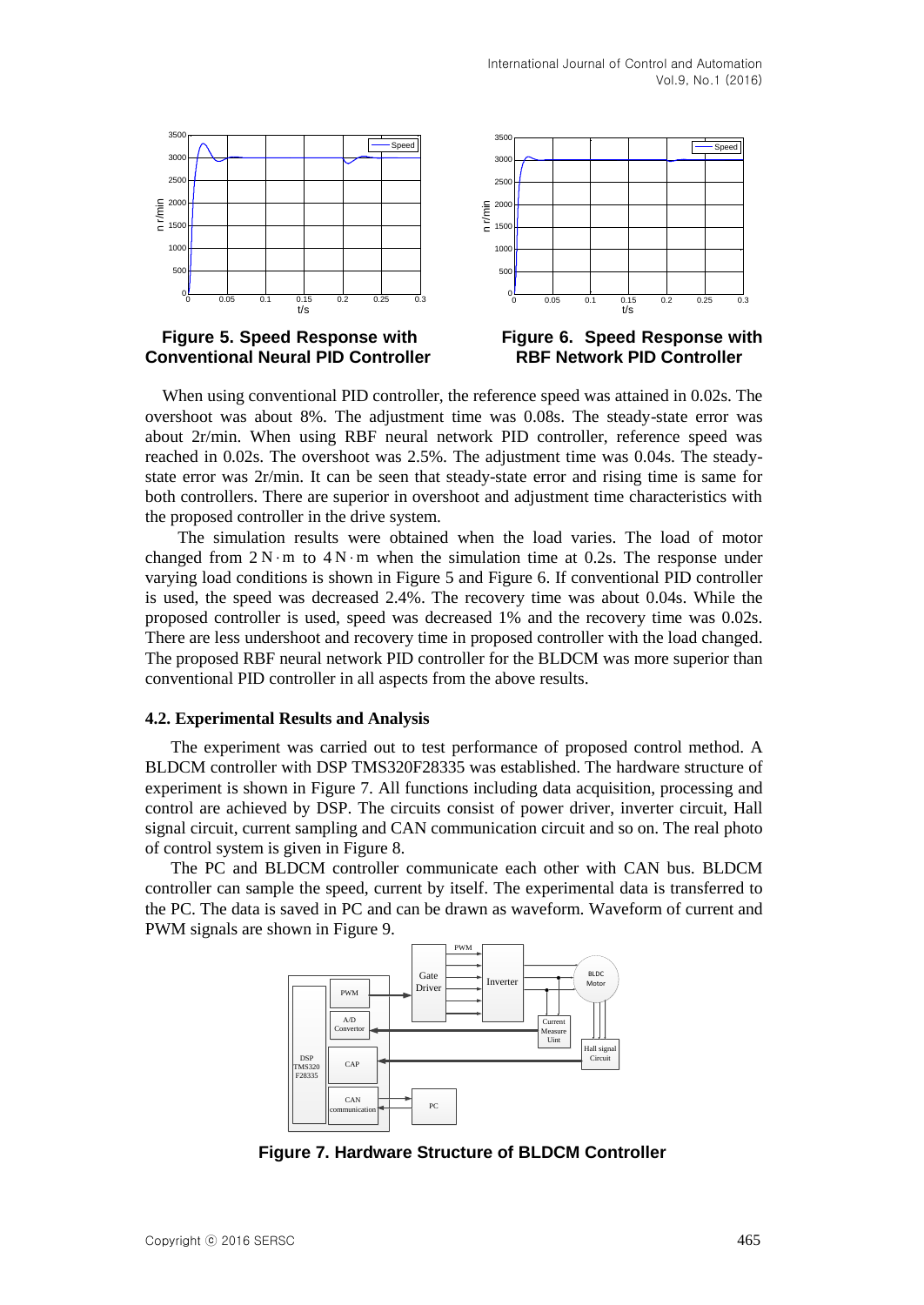![](_page_7_Figure_1.jpeg)

**Figure 8. BLDCM Control System**

![](_page_7_Figure_3.jpeg)

**Figure 9. Waveform of Current and PWM Signals**

The experiment that BLDC motor speed varies with constant load was carried out firstly. Initially the reference speed is 0 r/min. The constant load is  $2 N \cdot m$ . Then the reference speed is 3000r/min. speed response is obtained for both the controllers. The performance of both controllers is summarized.

Figure 10 and 11 show the comparison of motor speed using two kind controllers. If the conventional PID controller is used, the settling time was 0.28 s, the overshoot was 4%, the adjusting time was about 0.35s, the steady-state error was 10 r/min. If the proposed controller is used, the settling time was 0.25 s, the overshoot was 1%, the adjusting time was 0.28 s, the steady-state error was 4 r/min. From the above verification and comparison, it is proved that proposed controller has better performance than conventional PID controller.

![](_page_7_Figure_7.jpeg)

**Figure 10. Speed Response with Constant Load using Conventional PID Controller**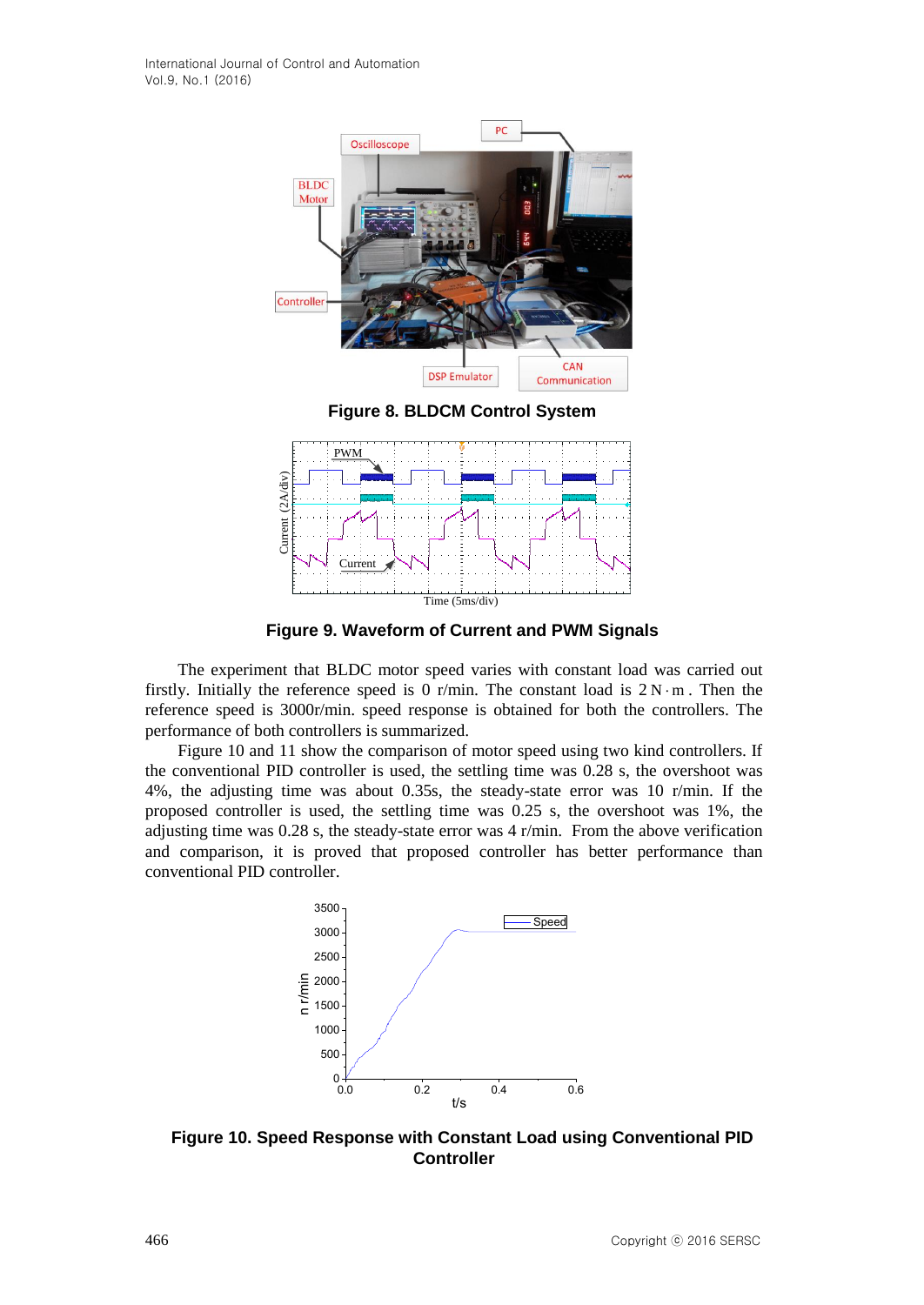![](_page_8_Figure_1.jpeg)

**Figure 11. Speed Response with Constant Load using RBF Neural Network PID Controller**

Then the experiment that the load changed suddenly at constant speed was carried out. The motor speed maintains constant and the load varies. Initially,  $2 N·m$  load is applied to the motor. Then the load change from  $2 \text{ N} \cdot \text{m}$  to  $4 \text{ N} \cdot \text{m}$ . The speed response is shown in Figure 12 and Figure 13. If conventional PID controller is used when the load is changed, the speed decrease 4%, recovery time is about 0.1 s. If the RBF neural network PID controller is used, the speed decrease 1.5%, recovery time is 0.06 s. From the above comparison of the experimental results, it further validate the proposed RBF neural network PID controller can improve the system dynamic performance. The improvement is validated from the above experimental results comparison.

![](_page_8_Figure_4.jpeg)

**Figure 12. Speed Response with Changed Load using Conventional PID Controller**

![](_page_8_Figure_6.jpeg)

**Figure 13. Speed Response with Changed Load using RBF Neural Network PID Controller**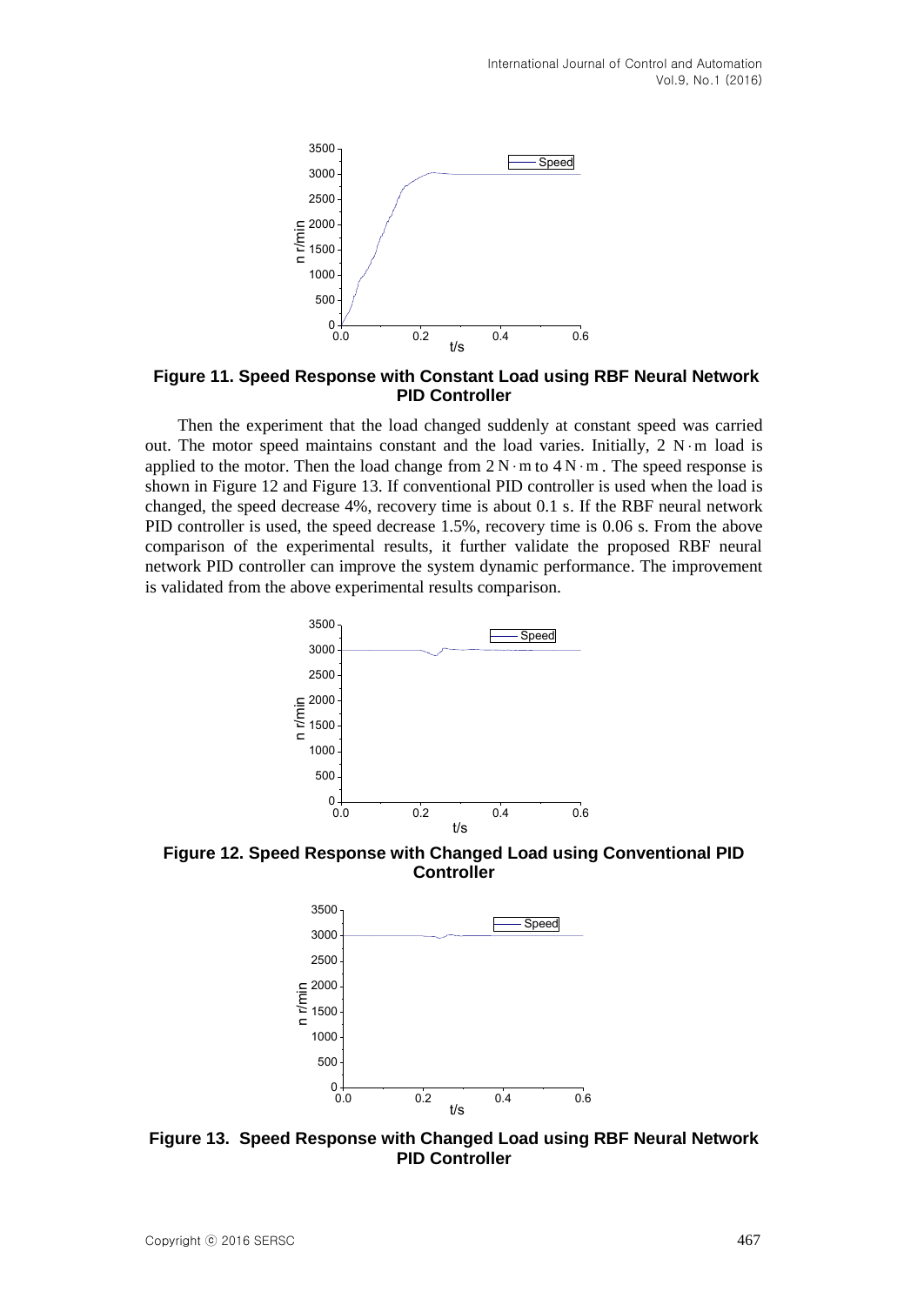## **5. Conclusions**

BLDCM control system is a complex, strong-coupling, nonlinear system. Conventional PID controller is difficult to meet the high performance requirements of BLDCM. A new controller based on adaptive RBF neural network is proposed. The PID parameters are adjusted online. The network weight vector is corrected real-time according to the motor condition. Thus BLDCM speed control strategy is implemented. The performance of proposed method has been investigated by experimental and simulation results. Simulation and experimental results showed that the RBF neural network controller has faster response and smaller overshoot than conventional PID controller. It has stronger anti-interference, more adaptive and robustness ability. The feasibility and superiority of the proposed control method is validated.

## **References**

- [1] X. Huang, A. Goodman, C. Gerada, Y. Fang and Q. Lu, "Design of a five-phase brushless DC motor for a safety critical aerospace application", IEEE Transactions on Industrial Electronics, vol. 59, no. 9, **(2012)**, pp. 3532-3541.
- [2] K. T. Chau, C. C. Chan and C. Liu, "Overview of permanent-magnet brushless drives for electric and hybrid electric vehicles", IEEE Transactions on Industrial Electronics, vol. 55, no. 6, **(2008)**, pp. 2246- 2257.
- [3] N. Milivojevic, M. Krishnamurthy, A. Emadi and Stamenkovic, "Theory and implementation of a simple digital control strategy for brushless DC generators", IEEE Transactions on Power Electronics, vol. 26, no. 11, **(2011)**, pp. 3345-3356.
- [4] S. Sivakotiah and J. Rekha, "Speed Control of Brushless Dc Motor On Resonant Pole Inverter Using Fuzzy Logic Controller", International Journal of Engineering Science and Technology, vol. 3, no.10, **(2011)**, pp. 7360-7367.
- [5] U. Ansari, S. Alam, S. Minhaj and N. Jafri, "Modeling and control of three phase BLDC motor using PID with genetic algorithm", Computer Modelling and Simulation, UkSim 13th International Conference on IEEE, **(2011)**.
- [6] C. Reddy, S. RAMI and M. S. Kalavathi, "Performance evaluation of hybrid fuzzy logic controller for brushless dc motor drive", International Journal of Engineering Science and Technology, vol. 3, no. 6, **(2011)**, pp. 4749-4758.
- [7] A. Al-Mashakbeh and S. Othman, "Proportional Integral and Derivative Control of Brushless DC Motor", European Journal of Scientific Research, vol. 35, no. 2, **(2009)**, pp. 198-203.
- [8] H. N. Nounou and H. Rehman, "Application of adaptive fuzzy control to ac machines", Applied Soft Computing, vol. 7, no. 3, **(2007)**, pp. 899-907.
- [9] R. Kandiban and R. Arulmozhiyal, "Design of Adaptive Fuzzy PID Controller for Speed control of BLDC Motor", International Journal of Soft Computing and Engineering, vol. 2, no. 1, **(2012)**, pp. 386- 391.
- [10] C. H. Wang, H. L. Liu and T. C. Lin, "Direct adaptive fuzzy-neural control with state observer and supervisory controller for unknown nonlinear dynamical systems", Fuzzy Systems, IEEE Transactions, vol. 10, no. 1, **(2002)**, pp. 39-49.
- [11] W. D. Chang and J. J. Yan, "Adaptive robust PID controller design based on a sliding mode for uncertain chaotic systems", Chaos, Solitons & Fractals, vol. 26, no. 1, **(2005)**, pp. 167-175.
- [12] A. Al-Amoudi and L. Zhang, "Application of radial basis function networks for solar-array modelling and maximum power-point prediction", Generation, Transmission and Distribution, IEE Proceedings, **(2000)**.
- [13] J. B. Gomm and D. L. Yu, "Selecting radial basis function network centers with recursive orthogonal least squares training", IEEE Transactions on Neural Networks, vol. 11, no. 2, **(2000)**, pp. 306-314.
- [14] E. Rank, "Application of Bayesian trained RBF networks to nonlinear time-series modeling", Signal Processing, vol. 83, no.7, **(2003)**, pp. 1393-1410.
- [15] H. Sarimveis, P. Doganis and A. Alexandridis, "A classification technique based on radial basis function neural networks", Advances in Engineering Software, vol. 37, no. 4, **(2006)**, pp. 218-221.
- [16] P. Patrinos, A. Alexandridis, K. Ninos and H. Sarimveis, "Variable selection in nonlinear modeling based on RBF networks and evolutionary computation", International journal of neural systems, vol. 20, no. 5, **(2010)**, pp. 365-379.
- [17] M. Chen, S. G. Shuzhi and B. V. E. How, "Robust adaptive neural network control for a class of uncertain MIMO nonlinear systems with input nonlinearities", IEEE Transactions on Neural Networks, vol. 21, no. 5, **(2010)**, pp. 796-812.
- [18] M. Ooshima and C. Takeuchi, "Magnetic suspension performance of a bearingless brushless DC motor for small liquid pumps", IEEE Transactions on Industry Applications, vol. 47, no. 1, **(2011)**, pp. 72-78.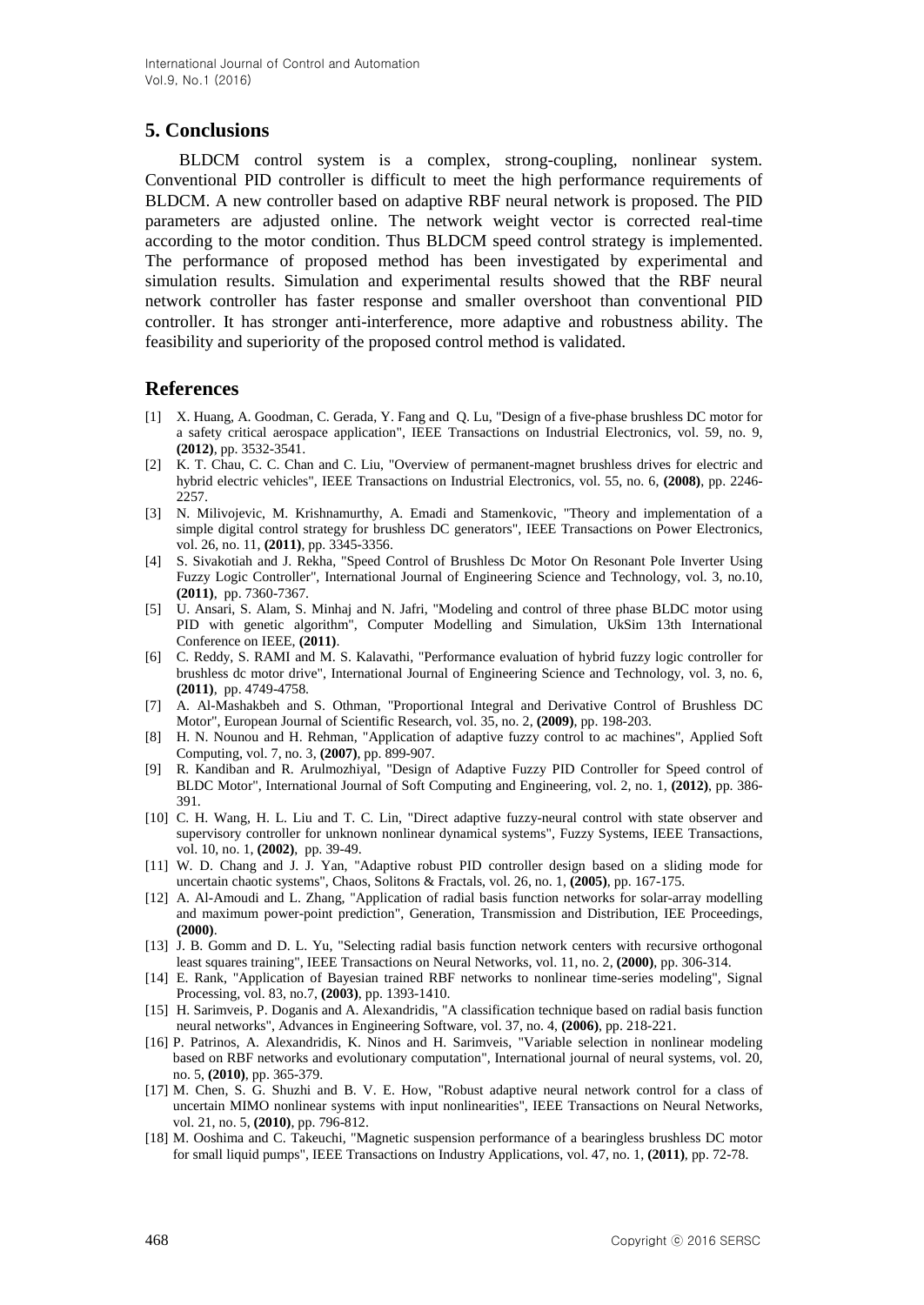- [19] K. Yeh, "Neural-network fuzzy control for chaotic tuned mass damper systems with time delays", Journal of Vibration and Control, vol. 18, no. 6, **(2012)**, pp. 785-795.
- [20] C. W. Chen, P. C. Chen and W. L. Chiang, "Stabilization of adaptive neural network controllers for nonlinear structural systems using a singular perturbation approach", Journal of Vibration and Control, vol. 17, no. 8, **(2011)**, pp. 1241-1252.